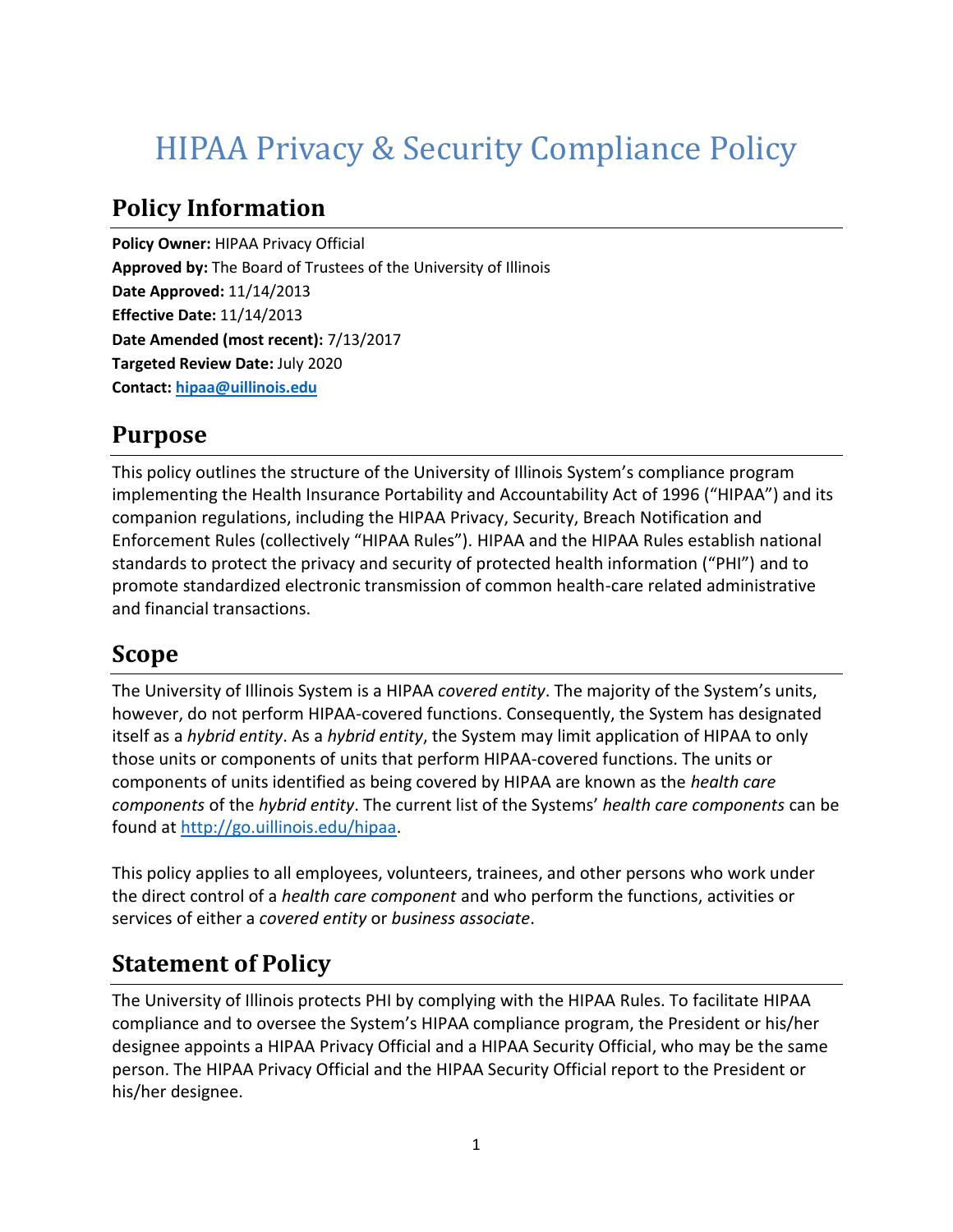To facilitate HIPAA compliance by the *health care components*, each unit comprising one or more *health care components* will appoint a HIPAA Liaison to coordinate with the HIPAA Privacy Official and the HIPAA Security Official. Units will designate additional HIPAA Liaisons from their health care components if requested to do so by the HIPAA Privacy Official.

#### **Violations**

Violations of the HIPAA Rules can lead to criminal and civil penalties for both the University of Illinois System and the individual(s) involved, as well as disciplinary action, up to and including separation of employment. Violations also can result in significant reputational damage.

#### **Procedures**

The HIPAA Privacy Official and the HIPAA Security Official are responsible for the following, coordinating and collaborating when required:

- In consultation with stakeholders, developing, approving, and implementing the policies and procedures required by the HIPAA Rules.
- Monitoring *health care component* compliance with the HIPAA Rules.
- Regularly reviewing the activities of System units to ensure *health care components* are properly identified and designated in writing.
- Serving as a compliance resource to the *health care components*.
- Developing and maintaining HIPAA training and maintaining related records.
- Establishing and maintaining administrative, physical, and technical security safeguards to prevent, detect, contain, and correct security violations involving PHI in electronic form.
- Receiving, investigating, and recommending resolution of complaints concerning the System's compliance with the HIPAA Rules.

To facilitate HIPAA compliance within the *health care components*, HIPAA Liaisons, the HIPAA Privacy Official and the HIPAA Security Official shall cooperate in the development and implementation of HIPAA policies and procedures and other compliance activities. HIPAA Liaisons serve as the point of contact for their respective health care components' questions, audits, and problem resolution regarding HIPAA compliance, and identify workforce members of their respective *health care components* who engage in activities that involve use of PHI and ensure they are trained.

#### **Definitions**

**"Business Associate"** means a person or entity that performs certain functions or activities on behalf of, or provides services to, a covered entity involving the use or disclosure of PHI. A covered entity can be a business associate of another covered entity. The Privacy Rule lists some of the functions or activities and particular services that make a person or entity a